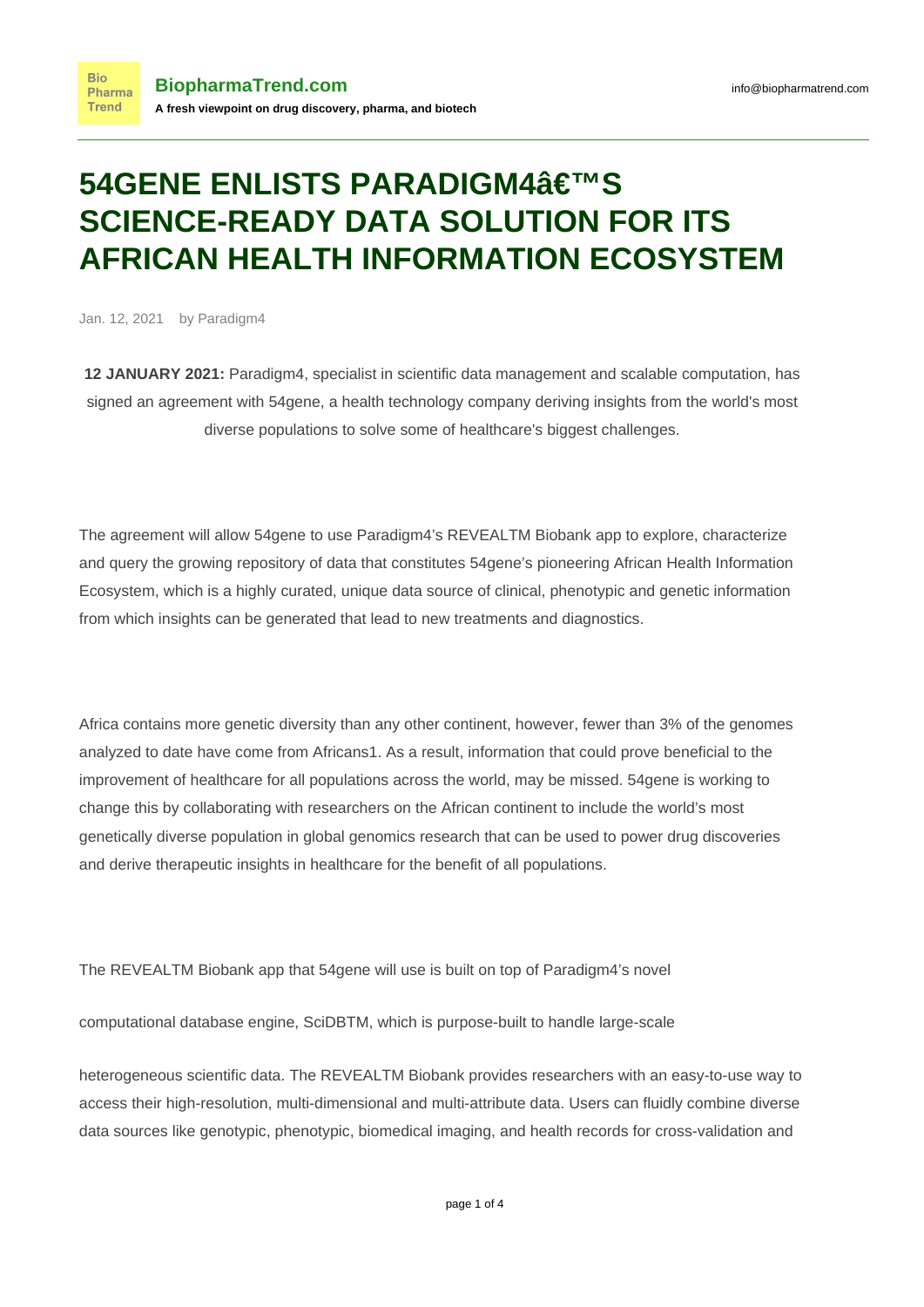enrichment. The app is also optimized for scalable advanced analytics and machine learning.

Marilyn Matz, co-founder and CEO of Paradigm4, commented: "We're delighted to be

partnering with 54gene on this exceptionally important project to create an inclusive bank of genetic data for African people that has the potential to change the way pharma companies develop personalized medicine. Our REVEALTM Biobank app accelerates integrative,

multimodal, longitudinal, population-scale data science exploration and discovery, which will provide 54gene with an unrivalled ability to interrogate its extensive and diverse datasets."

Delali Attiogbe Attipoe, Chief Operating Officer at 54gene, commented: "We discovered

Paradigm4 via its work with the UK Biobank and were impressed by REVEALTM Biobank's cohort selector tool and R API with complex computing capacity. This will help us conduct detailed analysis of a variety of genotypic and phenotypic data within our African Health Information Ecosystem. Working with Paradigm4 and its intuitive app will allow us to uncover genetic connections and associations that will help support the development of therapeutics for a variety of diseases. By better understanding the genetic drivers of disease, we can ensure that African people and the global community benefit from cutting-edge medical innovation developed from the insights we have generated."

For more information about Paradigm4, visit<http://bit.ly/38k2T9m>.

**ENDS**

**References**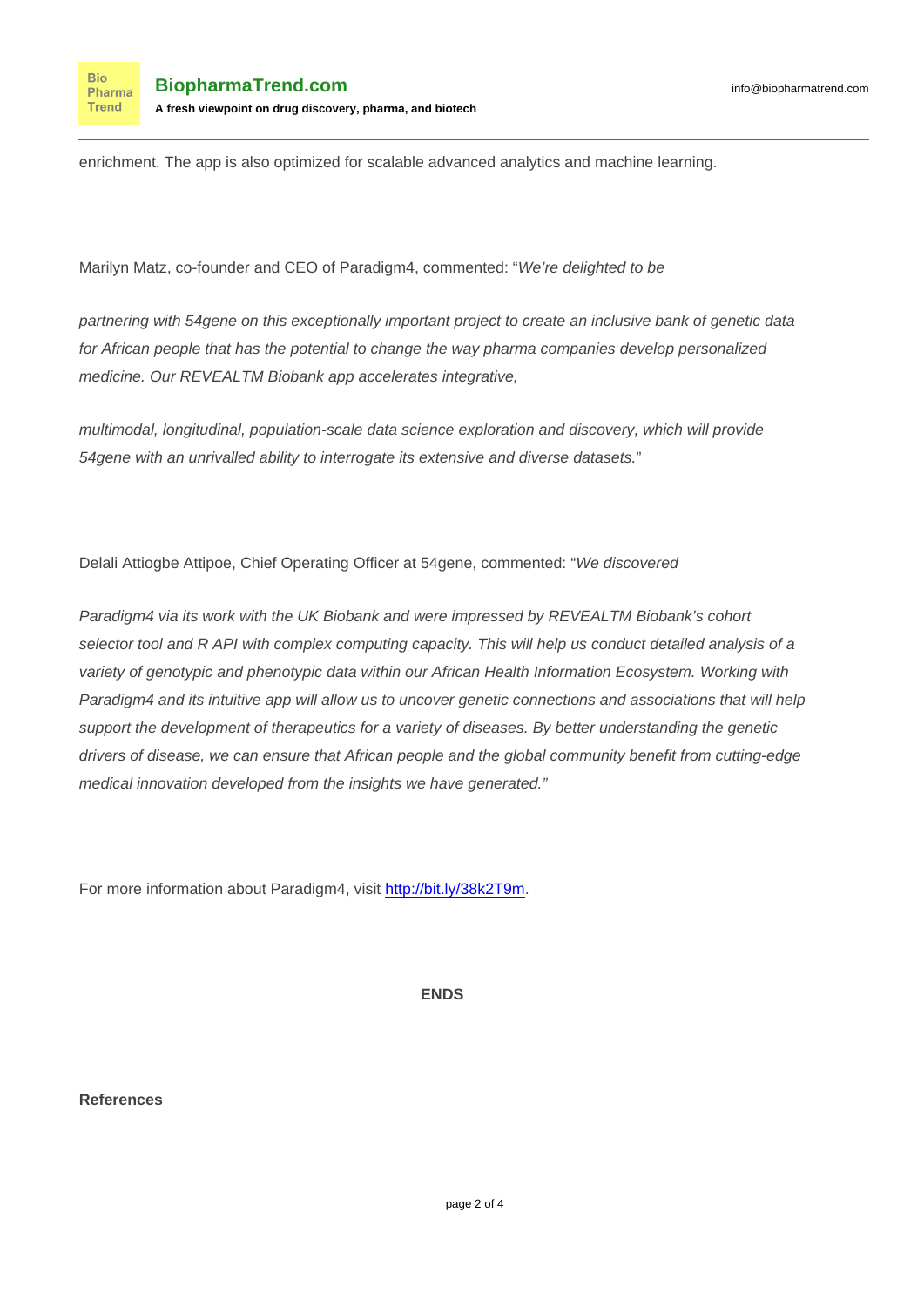[1] A standardized framework for representation of ancestry data in genomics studies, with application to the NHGRI-EBI GWAS Catalog:

<https://genomebiology.biomedcentral.com/articles/10.1186/s13059-018-1396-2>

## **NOTES TO EDITOR**

**Bio** 

## **About Paradigm4:**

- Based in Waltham MA.
- Multidimensional data solutions serving up science-ready data and enabling scientists to quickly analyze their data.
- Specialists in scientific data management and scalable computation.
- REVEALTM provides end-to-end application-specific solutions transforming hypothesis and evidence generation to advance drug discovery, biomarkers, and precision medicine. Scientists can discover and confirm findings across complex, heterogeneous data from proprietary and public datasets.
- For more information about Paradigm4, visit<http://bit.ly/38k2T9m>.

## **About 54gene:**

- Headquartered in Washington D.C, with operations in Nigeria.
- 54gene is a health technology company deriving insights from the world's most diverse populations to solve some of healthcare's biggest challenges.
- Founded in 2019, 54gene utilizes clinical, phenotypic and genetic data to improve the development, availability, and efficacy of medical products and diagnostics that will prove beneficial to all populations.
- Visit the website for more information: [https://54gene.com/index.](https://54gene.com/index)